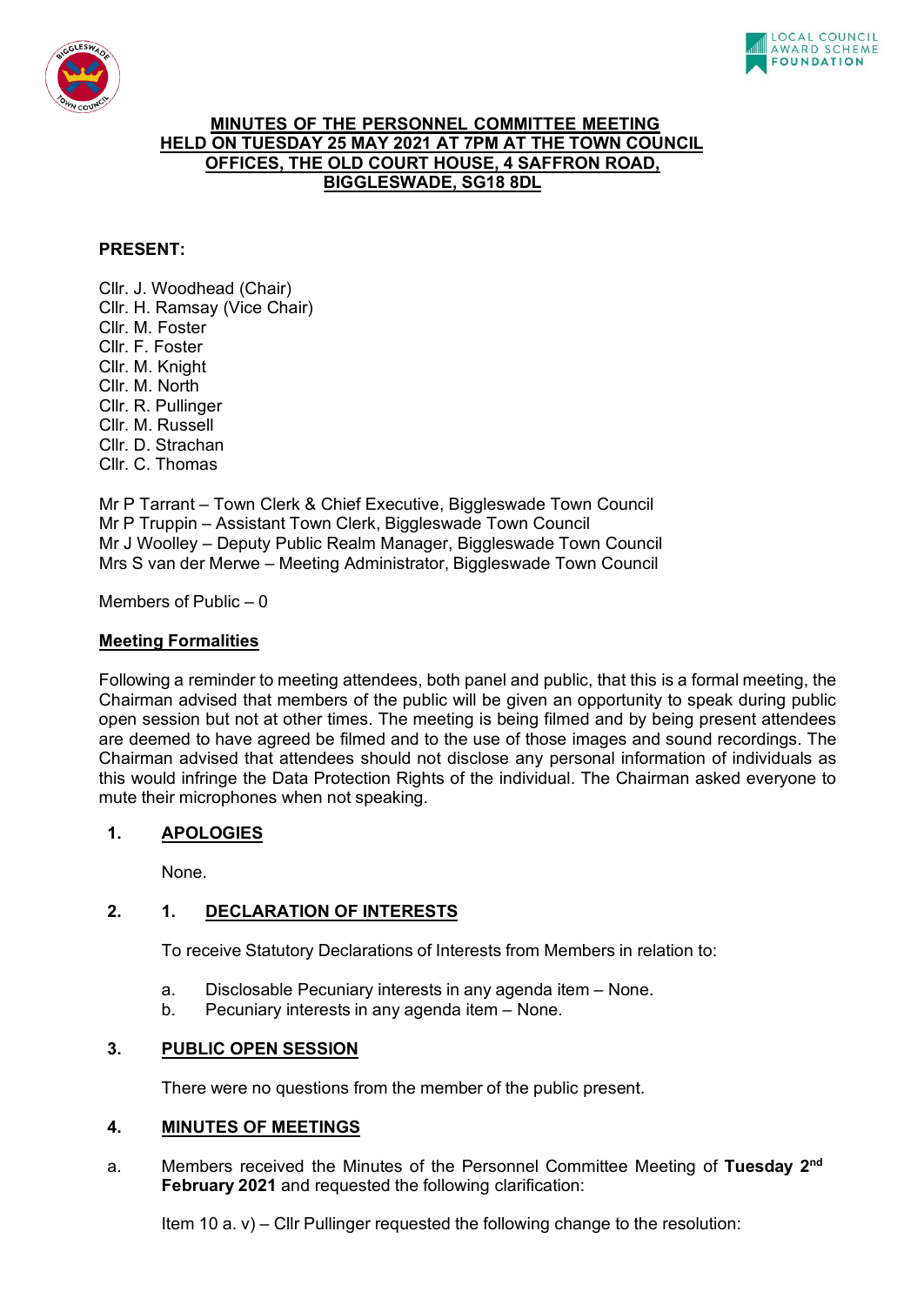It was **RESOLVED** to refer the Town Clerk & Chief Executive's remuneration to Council and for the Chairman to prepare a report on this.

Subject to this amendment, the Minutes of the Personnel Committee Meeting held on **2nd February 2021 were APPROVED**.

## **5. MATTERS ARISING**

Matters arising from the Minutes of the Personnel Committee Meeting of **2nd February 2021**.

None.

# **6. ITEMS FOR CONSIDERATION**

None.

# **7. ITEMS FOR INFORMATION**

None.

# **8. PUBLIC OPEN SESSION**

There were no questions or comments from the member of the public present.

## **9. EXEMPT ITEMS**

Pursuant to section 1(2) of the public bodies (Admission to Meetings) Act 1960 Council resolve to exclude the public and press by reason of the confidential nature of the business being transacted.

- (10a Public Realm Staffing Review)
- (10b HR Update)
- (10c Commercial Contract Update)

The following resolution was **moved** that is advisable in the public interest that the public and press are excluded whilst the following exempt item issue is discussed.